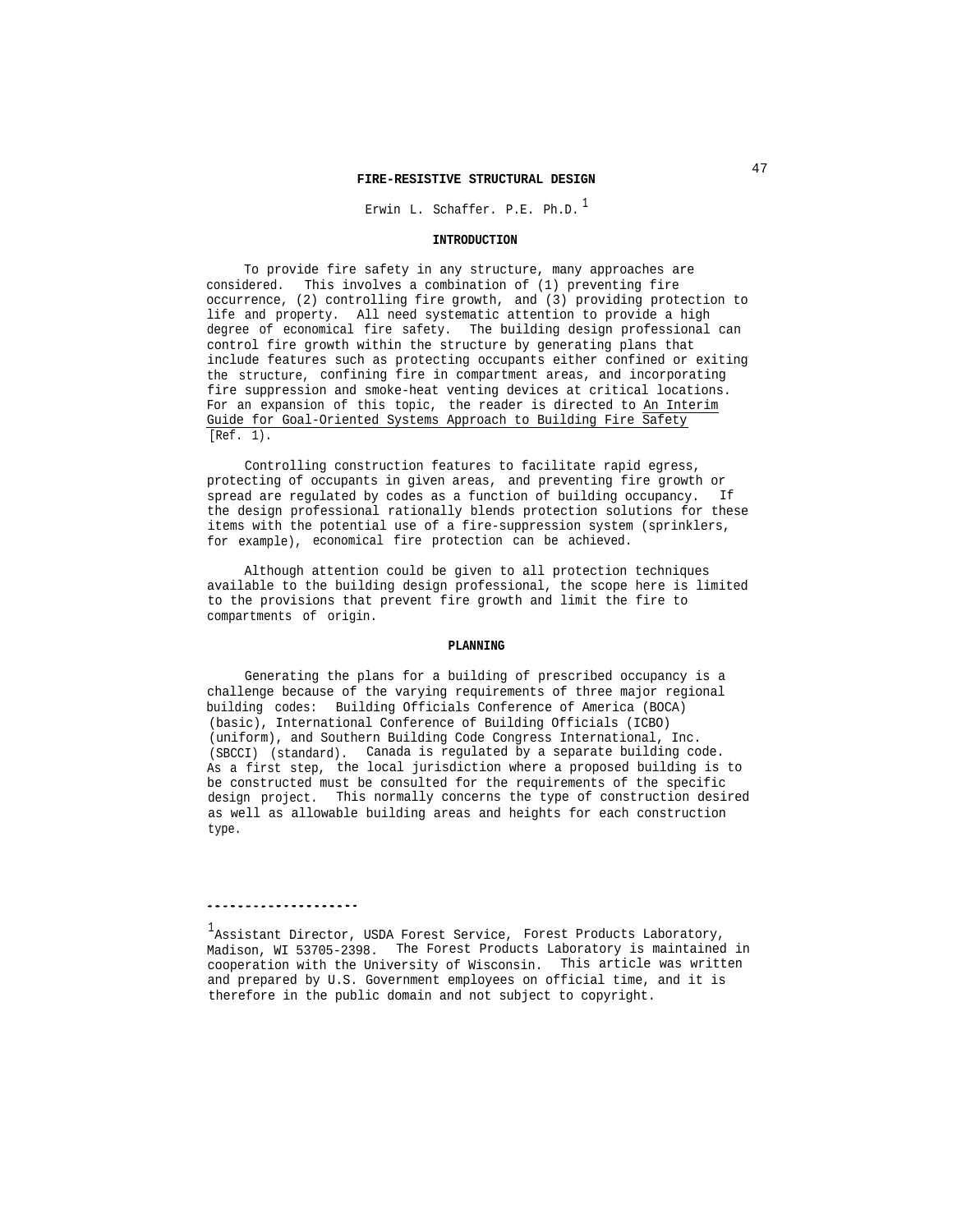Buildings constructed using wood are generally classified into types such as wood frame, noncombustible wall-wood joist, heavy timber, and noncombustible.

Wood frame construction is defined as having exterior walls, bearing walls, partitions, floors, and roofs of wood stud and joist framing of 2-in. nominal dimension. (See Table 1 for metric conversion factors.) These are divided into two subclasses that are of protected or unprotected construction. Protected construction calls for having load-bearing assemblies of l-h fire endurance.

Noncombustible wall-wood joist types of construction have exterior walls of noncombustible materials and roofs, floors, and interior walls and partitions of wood frame. As in wood frame construction, these are divided into two subclasses that are either protected or unprotected.

Heavy timber construction includes exterior walls of noncombustible materials and columns, floors, roofs, and interior partitions of wood of a minimum size, as follows:

| Material                  | Minimum size        |  |  |  |
|---------------------------|---------------------|--|--|--|
| Roof decking              |                     |  |  |  |
| Lumber (thickness)        | 2 in. nominal       |  |  |  |
| Plywood (thickness)       | $1-1/8$ in. net     |  |  |  |
| Floor decking (thickness) | 3 in. nominal       |  |  |  |
| Roof framing              | 4 by 6 in. nominal  |  |  |  |
| Floor framing             | 6 by 10 in. nominal |  |  |  |
| Columns                   | 8 by 8 in. nominal  |  |  |  |

Noncombustible construction is generally required to be of noncombustible materials having fire-endurance ratings of up to 4 h, depending on the size and location of the building. Some circumstances provide for the use of wood in the walls of noncombustible wall-wood joist and noncombustible types of construction. For example, the Uniform Building Code allows the use of fire-retardant-treated wood framing for nonbearing walls if such walls are more than 5 ft from the property line. Exceptions to the use of noncombustible materials in the noncombustible-type buildings are sometimes made for heavy timber

| English unit | Conversion factor | SI unit                     |
|--------------|-------------------|-----------------------------|
| inch (in.)   | 25.4              | millimeter (mm)             |
| foot $(ft)$  | 0.3048            | meter (m)                   |
| $lb/ft^2$    | 4.882             | kilogram/meter <sup>2</sup> |
| $1b/ft^3$    | 16.01             | kilogram/meter <sup>3</sup> |

Table l--Factors for converting English units of measurement to SI units.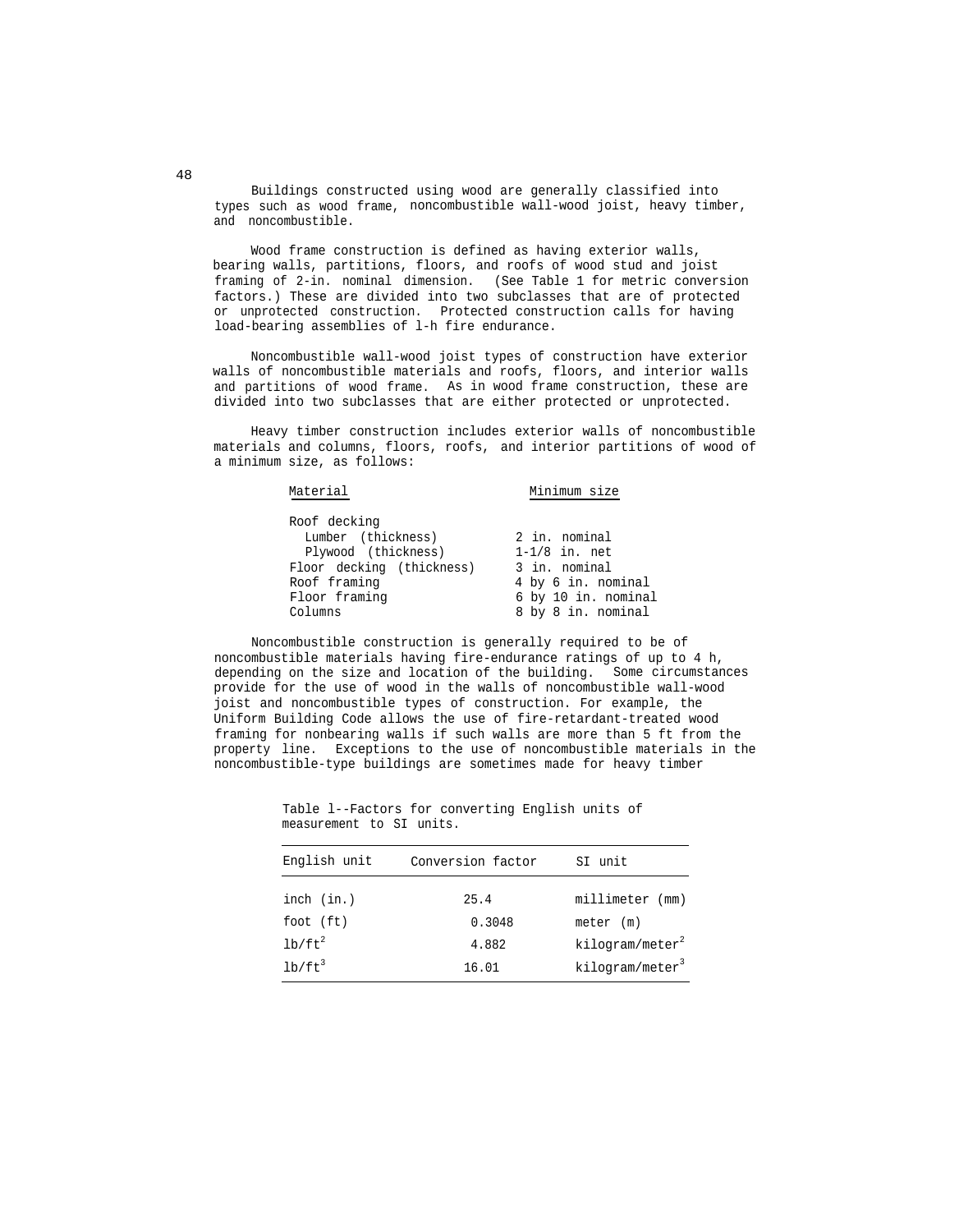members. Heavy timber members can often be used for roof members more than 25 ft above the floor, balcony, or gallery in one-story noncombustible-type buildings.

Besides having protected and unprotected subclasses for each building type, increases in floor area and height of the building are allowed when sprinkler protection systems are included. For example, protected wood frame educational occupancies can be increased from two to three stories in height because of the presence of sprinklers. Also, the floor area in the first two stories may be doubled or even tripled under some conditions.

To assist the designer, allowable height and area information for eight occupancy classifications in each of the major building codes has been assembled by the National Forest Products Association. This information is clearly presented in Code Conforming Wood Design [Ref. 2]. Similar information for the Canadian building code is contained in Fire Protection Design Manual [Ref 3.).

## **FIRE-RATED ASSEMBLIES**

The previous section explained that some occupancies require the use of fire-rated assemblies or members to prevent collapse or fire spread from one compartment of a building to another or from one building to another. Members and assemblies are rated for their ability either to continue to carry design loads during fire exposure or to prevent the passage of fire through them. Such ratings are arrived at either by calculation or experiment for both members and assemblies. The fire exposure is defined as that given in ASTM E119 [Ref. 4].

A l-h fire-resistance rating for wall, floor, and floor-ceiling assemblies incorporating nominal 2-in. structural lumber can be accomplished through the use of noncombustible surfaces (such as gypsum wallboard). However, fastening of these surface materials is critical for ceiling membranes and is carefully specified. For some wood assemblies, 2-h ratings have been achieved.

### **Experimentally Rated**

Experimentally rated members and assemblies are listed in the following publications:

National Building Code of Canada, Part 9 NBCC Supplement No. 2: Fire Performance Ratings Listings of Underwriters' Laboratories of Canada Ltd. Listings of Underwriters' Laboratories (UL) Incorporated (U.S.) Listings of the International Conference of Building Officials  $(TCBO)$ Listings of the Building Officials Conference of America (BOCA) Listings of the American Insurance Association Fire Resistance Design Manual [Ref. 5]. Fire Protection Handbook [Ref. 6].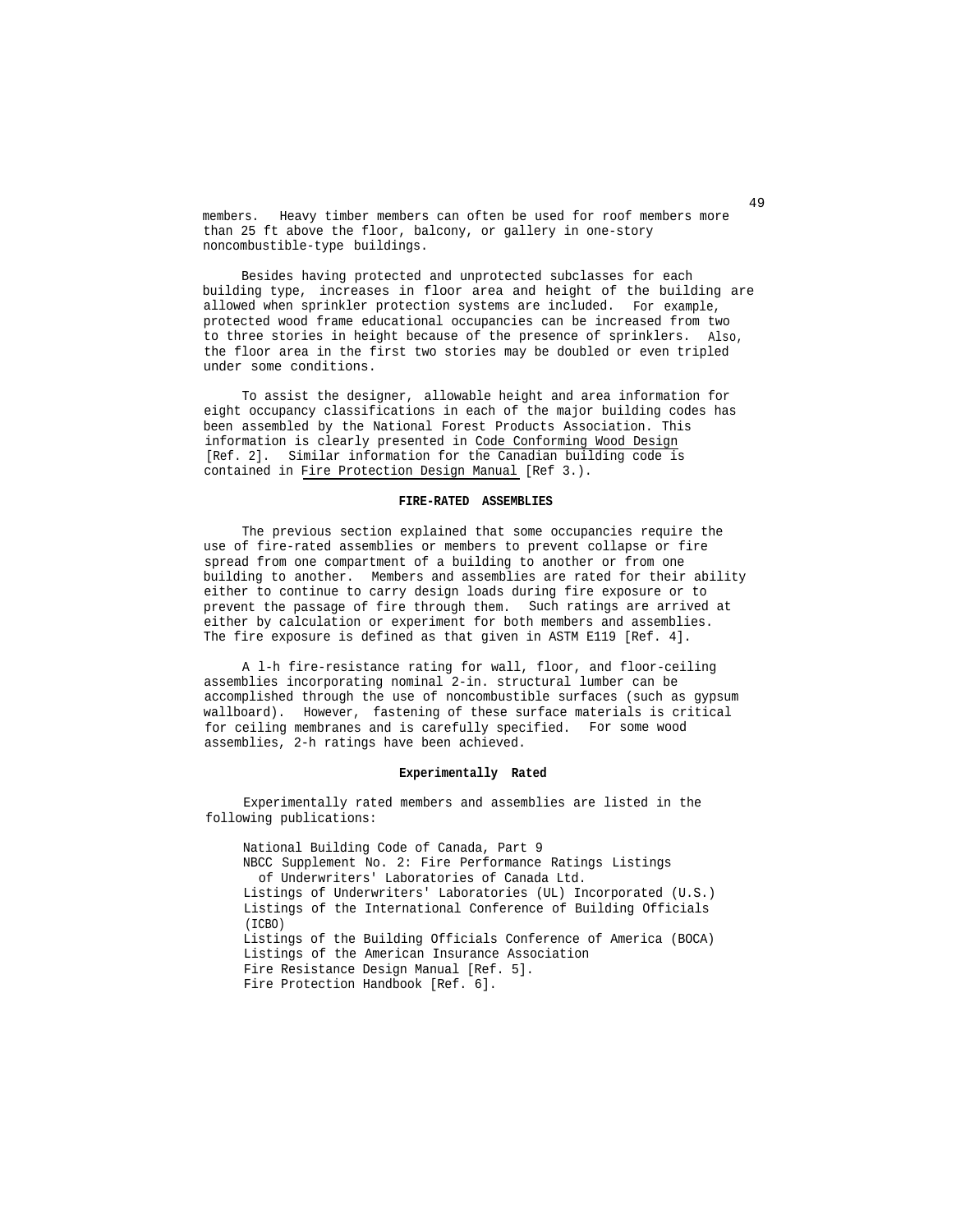Experimental ratings are also obtained independently on assemblies and members by materials and structural member producers. assembly type incorporating proprietary components, the company supplying the component can be contacted to obtain the fire rating of the assembly. Typically rated floor-ceiling assemblies are shown in Fig. 1.

### **Analytically Rated**

In Lieu of experimentally rating the fire endurance of members and assemblies, major building codes will accept engineering calculations of the expected fire endurance, based upon engineering principles and material properties. This applies to the rating of previously untested members or assemblies, or in cases where it is desired to substitute one material or component for another.



Figure l--Typical 1- and 2-h fire-resistive floor-ceiling assemblies. (Courtesy of Western Wood Products Association.)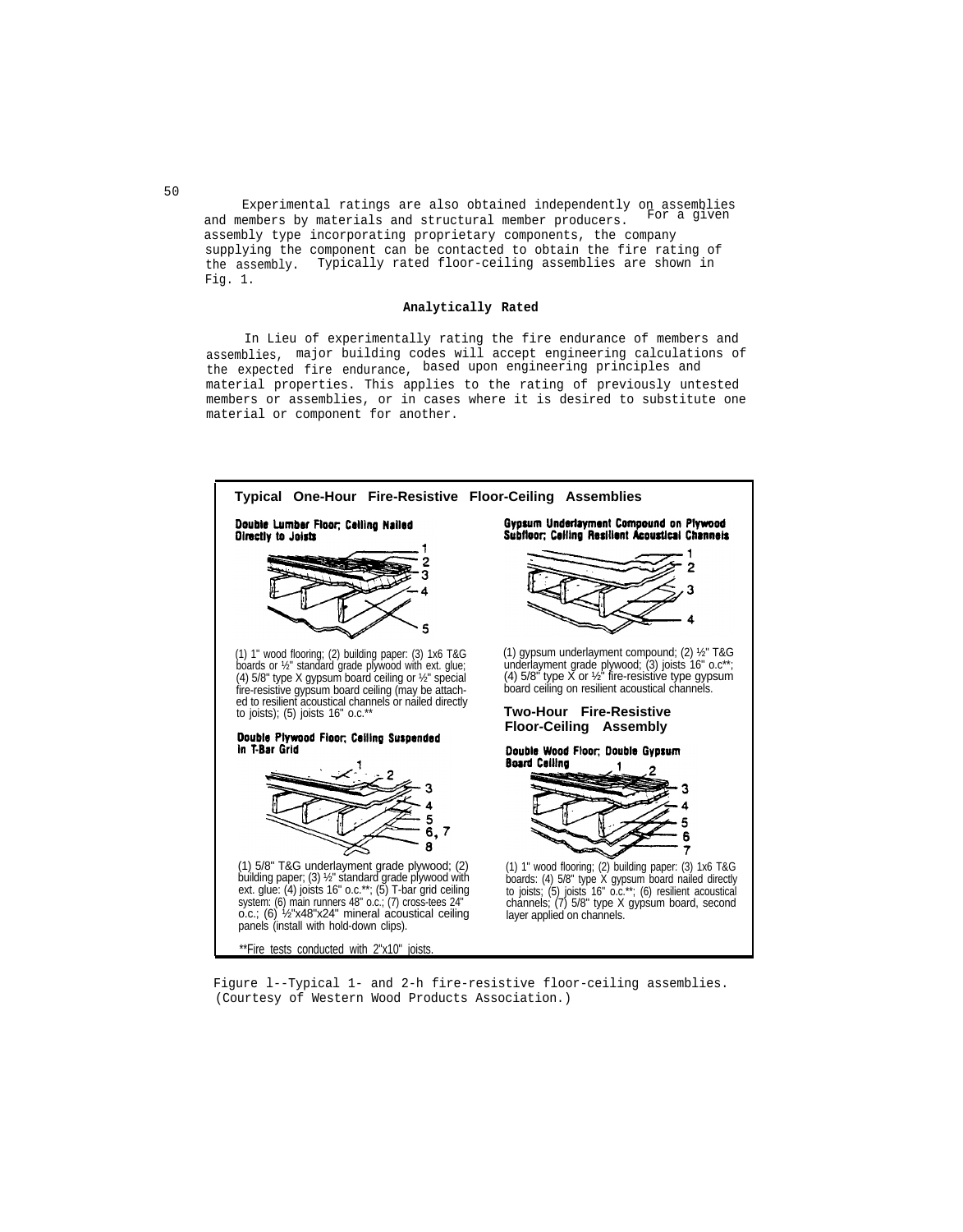Although calculation procedures may be conservative, they have the  $51$ advantage of quickly rating an assembly or member and allowing interpolation or some extrapolation of expected performance.

### **Walls and Floors**

An additive protection calculation procedure for both load-bearing and nonload-bearing wall-wood stud frame assemblies has been advanced and is accepted by the Southern Building Code and the Canadian Standards Association. The 2-by 4-in. nominal studs spaced 16 in. on center are assigned a minimum incremental 20-min fire endurance with any surface on both sides. The incremental times assigned to other interior wallboard membranes are given in Table 2. Additional constraints when using this information include the following:

- 1. Gypsum wallboard shall be installed with its long dimension parallel to framing members, and joints shall be finished.
- 2. Where the fire endurance is expected to occur only on one side of a wall, as on the interior side of an exterior wall, the wall is assigned a rating based upon the interior membrane materials. The membrane on the outside or nonfire exposed side may include sheathing, sheathing paper, and siding assigned an incremental time for fire endurance of 15 min or more. Possible combinations of membranes on the exterior face of wood stud walls are listed in Table 3.
- 3. Calculations can only be used to determine ratings up to 1-1/2 h.
- 4. Add 15 min to the rating of wood stud walls if the spaces between the studs are filled with rock wool or slag mineral wool

batts weighing not less than  $1/4$  lb/ft<sup>2</sup> of wall surface.

| Description of finish                        | Time<br>(min) |
|----------------------------------------------|---------------|
| 1/2-in. fiberboard                           | 5             |
| 3/8-in. Douglas fir plywood, phenolic bonded | 5             |
| 1/2-in. Douglas fir plywood, phenolic bonded | 10            |
| 5/8-in. Douglas fir plywood, phenolic bonded | 15            |
| 3/8-in. gypsum wallboard                     | 10            |
| 1/2-in. gypsum wallboard                     | 15            |
| 5/8-in. gypsum wallboard                     | 20            |
| 1/2-in. type X gypsum wallboard              | 25            |
| 5/8-in. type X gypsum wallboard              | 40            |
| Double 3/8-in. gypsum wallboard              | 25            |
| $1/2$ - + $3/8$ -in. gypsum wallboard        | 35            |
| Double 1/2-in. gypsum wallboard              | 40            |

Table 2--Incremental time assigned to wallboard membranes.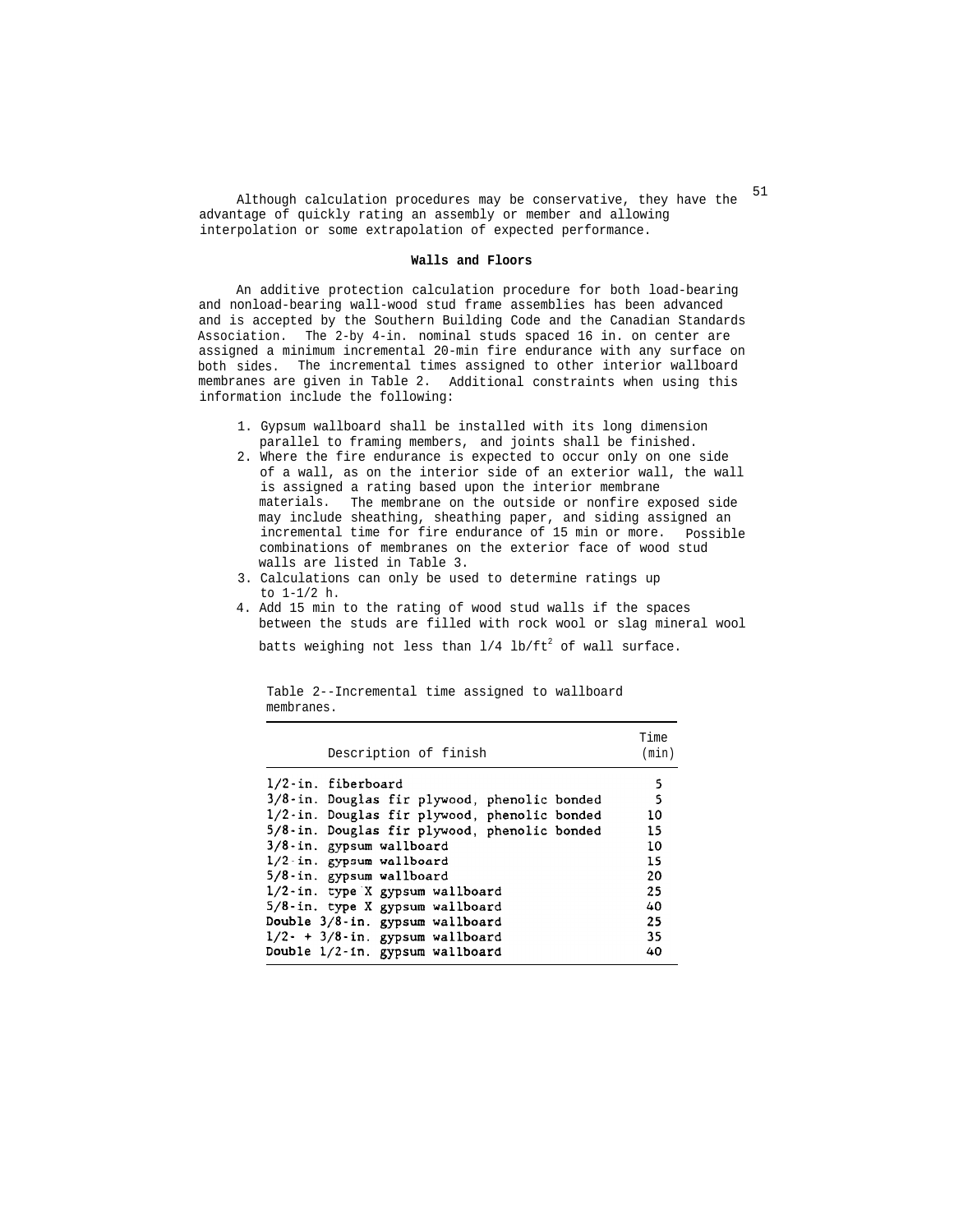Table 3--Membrane of exterior face of wood study walls.

| Sheathing                                                                                                                                    | Paper | Exterior Finish                                                                                                                                                            |
|----------------------------------------------------------------------------------------------------------------------------------------------|-------|----------------------------------------------------------------------------------------------------------------------------------------------------------------------------|
| $5/8$ -in. tongue and<br>groove lumber<br>5/16-in. exterior<br>grade plywood<br>1/2-in. gypsum wallboard<br>5/8-in. gypsum wallboard<br>None |       | Lumber siding<br>Sheathing paper Wood shingles and shakes<br>1/4-in. plywood exterior grade<br>1/4-in. hardboard<br>Metal siding<br>Stucco on metal lath<br>Masonry veneer |
|                                                                                                                                              |       | 3/8-in. exterior grade plywood                                                                                                                                             |

This example shows how to calculate the fire endurance of a stud wall with the following construction:

| 2- by 4-in. studs, 16 in. on center<br>Interior membrane: 1/2-in. gypsum wallboard<br>Exterior membrane: $1/2$ -in. fiberboard and $5/8$ -in. exterior |
|--------------------------------------------------------------------------------------------------------------------------------------------------------|
| Insulation: Rock wool of $1/4$ lb/ft <sup>2</sup> of wall surface                                                                                      |
| $20$ min                                                                                                                                               |
| 15 min                                                                                                                                                 |
| 15 min                                                                                                                                                 |
| 50 min                                                                                                                                                 |
|                                                                                                                                                        |
| 5 min                                                                                                                                                  |
| 15 min                                                                                                                                                 |
| $20$ min > 15 min OK                                                                                                                                   |
|                                                                                                                                                        |

The calculated fire-endurance rating is SO min.

In a similar fashion, the additive procedure is acceptable for wood-floor and roof-joist assemblies exposed to fire from below and having joists or rafters spaced 16 in. on center and nominal thickness dimension of 2 in. In this case, the joists or rafters are assigned an incremental rating of 10 min. The flooring or roofing material shall be at least that given in Table 4. This coincides with the rating assigned to unprotected joist-floor assemblies found in one- and two-family dwellings.

Incremental rating times for the protective ceiling membrane may be taken from Table 2. Therefore, to achieve a 1-h protected joist-floor fire-endurance rating, at least two layers of 1/2-in. type X gypsum wallboard (2 x 25 min - 50 min) would need to be attached to joists 16 in. on center (10-min increment). Experimentally tested assemblies using specific improved fastening means can achieve l-h ratings with one layer of 5/8-in. type X wallboard. This illustrates both the conservative nature of the calculation procedure and the

52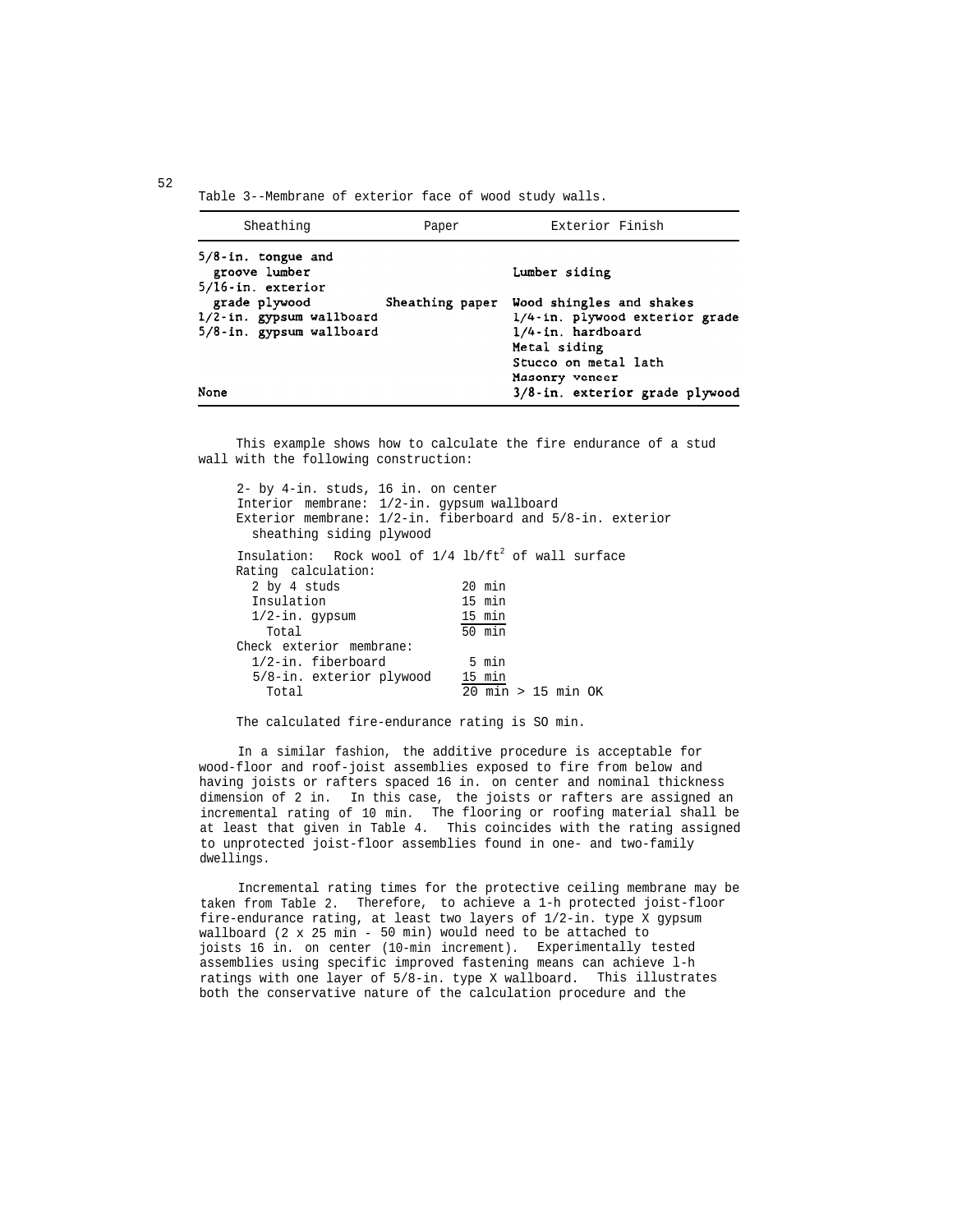Table 4--Flooring or roofing over wood framing.

| Assembly | Structural<br>members | Subfloor or<br>roof deck                                            | Finish flooring or roofing                                                                                                                                                                                                                                       |
|----------|-----------------------|---------------------------------------------------------------------|------------------------------------------------------------------------------------------------------------------------------------------------------------------------------------------------------------------------------------------------------------------|
| Floor    | Wood                  | $1/2$ -in. plywood<br>or 11/16-in.<br>tonque and<br>groove softwood | Hardwood or softwood floor-<br>ing on building paper;<br>Resilient flooring, parquet<br>floor, felted-synthetic-<br>fiber floor coverings,<br>carpeting, or ceramic tile<br>on 3/8-in. -thick panel-type<br>underlay;<br>Ceramic tile on 1 1/4-in.<br>mortar bed |
| Roof     | Wood                  | $1/2$ -in. plywood<br>or 11/16-in.<br>tonque and<br>groove softwood | Finish roofing material with<br>or without insulation                                                                                                                                                                                                            |

benefit achieved by giving attention to the manner and type of fastening used to attach the ceiling membrane to the joists. No benefit is assigned to the presence of insulation in the cavity between joists or rafters.

#### **Beams and Columns**

Heavy timber construction has traditionally been recognized to provide a fire-resistant building. This is primarily due to the large size of the members, the connection details, and the lack of concealed spaces. Such a construction type has often satisfied the fire-resistive requirement in all building codes by simple prescription. Although heavy timber construction has not been "rated" in the United States, Canada has assigned it a 45-min fire-endurance rating.

Some local building codes in the United States have accepted the heavy timber type as having a l-h rating if the minimum timber or lumber depth and thickness sizes, given in the first section of this paper, are increased to the next nominal dimension.

Using calculations, glulam timber columns and beams can be designed for desired fire-endurance ratings in the United States and Canada. The fire-endurance rating R, in minutes, is determined for beams or columns exposed to fire on either three or four sides by

$$
R = 2.54(ZbG) \tag{1}
$$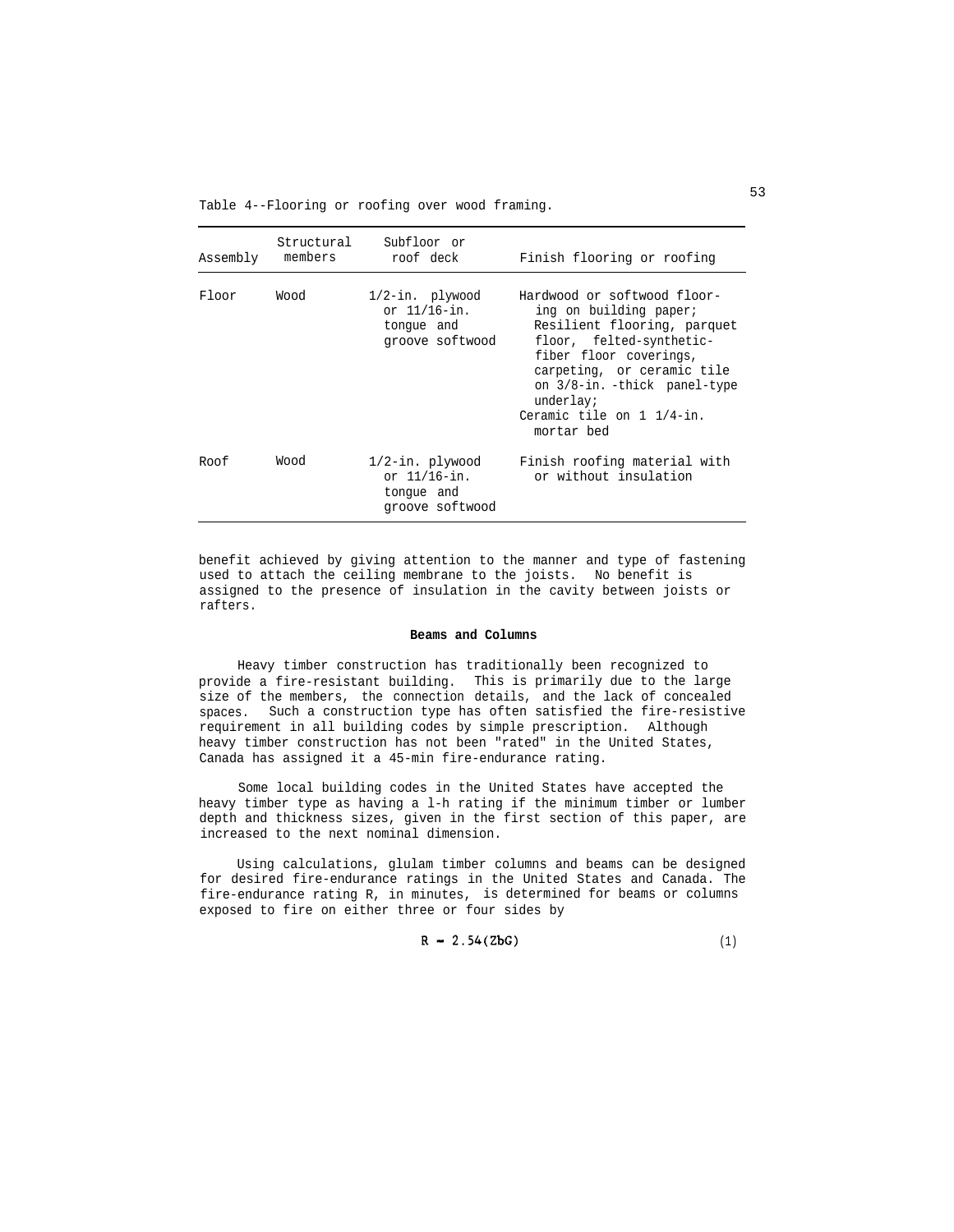Z - factor dependent on load applied and member type (Fig. 2),

- b width (inch) dimension of cross section of beam or of larger dimension of a column before exposure to fire, and
- 
- G beam or column cross-sectional factor (Table 5).

The allowable load on a beam or column is determined by employing the allowable stresses and the procedures given in the National Design Specifications (NDS) [Ref. 7,8].

Applying Eq. (1). the following example is given. What is the fire-endurance rating for a glulam beam of cross section 8.75 in. wide by 16.5 in. deep, carrying a uniform load that develops 100 percent of its allowable design stress in bending and subjected to fire exposure on two sides and at the bottom? (A deck covers the top.)

Z - 1.0 (Fig. 2)  $b/d - 8.75/16.5 - 0.530$  $G - 4 - b/d - 3.47$  $R - 2.54Zb(4 - b/d) - 2.54(1.0)$  (8.75) (3.47) - 77 min R - 77-min fire-endurance rating

More precise procedures are under development that allow glulam beams and columns to be designed to achieve given fire-endurance ratings, as a function of laminate grade ordering and placement.

# **FIRE AND DRAFT STOPPING**

In all construction types, no greater emphasis can be placed on the control of construction to reduce the fire growth hazard than the emplacement of fire and draft stops in concealed spaces. The spread of fire and smoke through these concealed openings within large rooms or between rooms is a continuous cause of major life and property loss. As a result, most building codes enforce detailing of fire and draft stops within building plans.

> Table 5--Cross-sectional factor G for beams or columns exposed to fire on three and four sides.<sup>a</sup>

|        | Three sides | Four sides |
|--------|-------------|------------|
| Beam   | $4 - b/d$   | $4 - 2b/d$ |
| Column | $3 - b/2d$  | $3 - b/d$  |

 $a_{\text{b}}$  = width (in.) of beam or larger side of column before exposure to fire;  $d = depth (in.)$  of beam or smaller side of column before exposure to fire.

54

where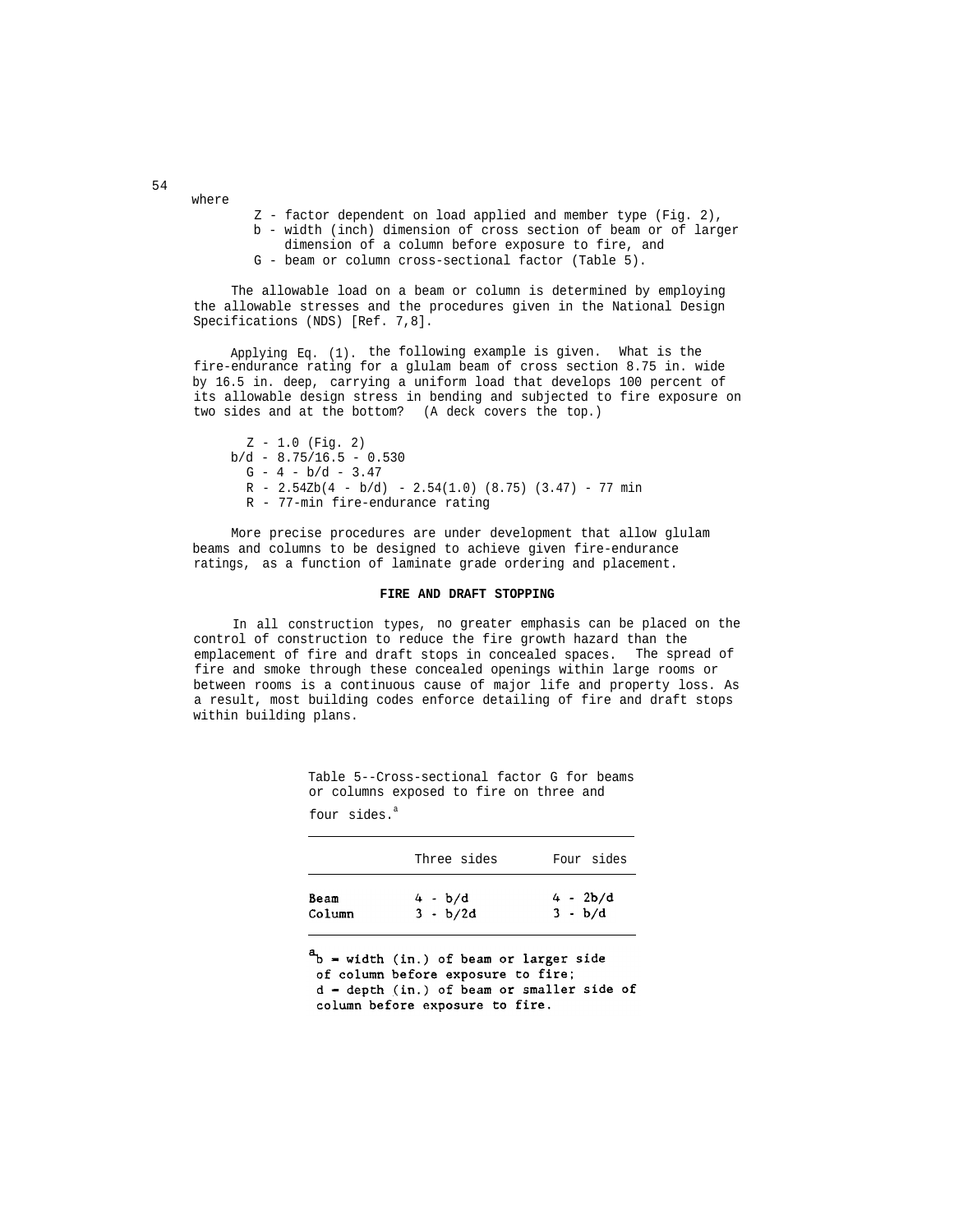



| <b>Buckling modes</b>                                          |      |                                  | zaeza                             |     |      |     |
|----------------------------------------------------------------|------|----------------------------------|-----------------------------------|-----|------|-----|
| Theoretical $K_{\bullet}$ value                                | 0.5  | 0.7                              | 1.0                               | 1.0 | 2.0  | 2.0 |
| Recommended design K.<br>when ideal conditions<br>approximated | 0.65 | 0.80                             | 1.2                               | 1.0 | 2.10 | 2.4 |
|                                                                | 4    |                                  | Rotation fixed, translation fixed |     |      |     |
| End condition code                                             | ₩    | Rotation free, translation fixed |                                   |     |      |     |
|                                                                | マ    | Rotation fixed, translation free |                                   |     |      |     |
|                                                                | Q    |                                  | Rotation free, translation free   |     |      |     |

Figure 2--Determination of Z factor.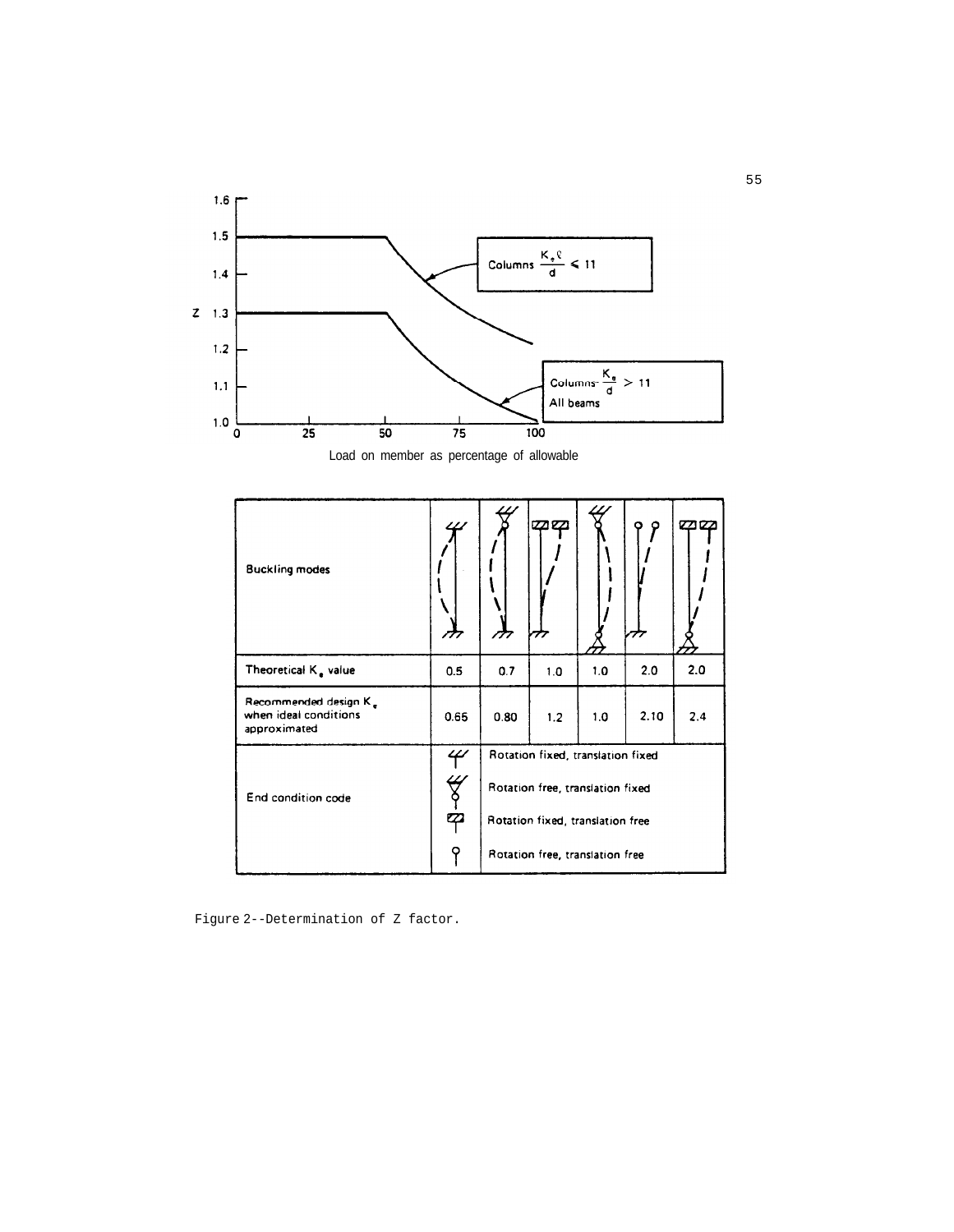Recommendations for fire and draft stopping in wood construction have been developed by the National Forest Products Association. Refer to their brochure "Improved Fire Safety: Design of Firestopping and Draft-Stopping for Concealed Spaces." Fire stops considered acceptable are (1) 2-in. nominal lumber, (2) two thicknesses of l-in. nominal lumber, and (3) one thickness of 3/4-in. plywood with joints backed with 3/4-in. plywood.

Draft stops do not require the fire resistance of fire stops. Therefore, draft-stop material is not required to be as thick. Typical draft-stop material and their minimum thicknesses are (1) 1/2-in. gypsum wallboard and (2) 3/8-in. plywood.

Building codes consider an area between draft stops of 1.000  $\text{ft}^2$ as reasonable. Concealed spaces consisting of open-web floor truss components in protected floor-ceiling assemblies are an important

location to draft-stop parallel to the component. Areas of 500  $ft<sup>2</sup>$ 

in single-family dwellings and  $1,000$  ft<sup>2</sup> in other buildings are recommended, and areas between family compartments are absolutely necessary.

Critical draft-stop locations are in the following concealed spaces:

- 1. Floor-ceiling assemblies
- 2. Attics of multifamily dwellings when separation walls do not extend to the roof sheathing above

Other important locations to fire-stop in wood frame construction are in the following concealed spaces:

- 1. Stud walls and partitions at ceiling and floor levels
- 2. Intersections between concealed horizontal and vertical spaces such as soffits
- 3. Top and bottom of stairs between stair stringers
- 4. Openings around vents, pipes, ducts, chimneys (and fireplaces at ceiling and floor levels) with noncombustible fire stops

Draft stopping is not required where approved sprinklers are provided.

### **FLAME SPREAD**

Regulation of materials used on the interior building surfaces (and sometimes exterior surfaces) of other than one- and two-family structures is provided to minimize the danger of rapid flame spread. ASTM E84 [Ref. 9] gives the method used to obtain the flame-spread property for regulatory purposes of paneling materials. Materials are classified as having a flame spread of more or less than that of red oak, which has a base of 100. A noncombustible inorganic reinforced cement board has a base of zero. A list of accredited flame-spread ratings for various commercial woods and wood products is given in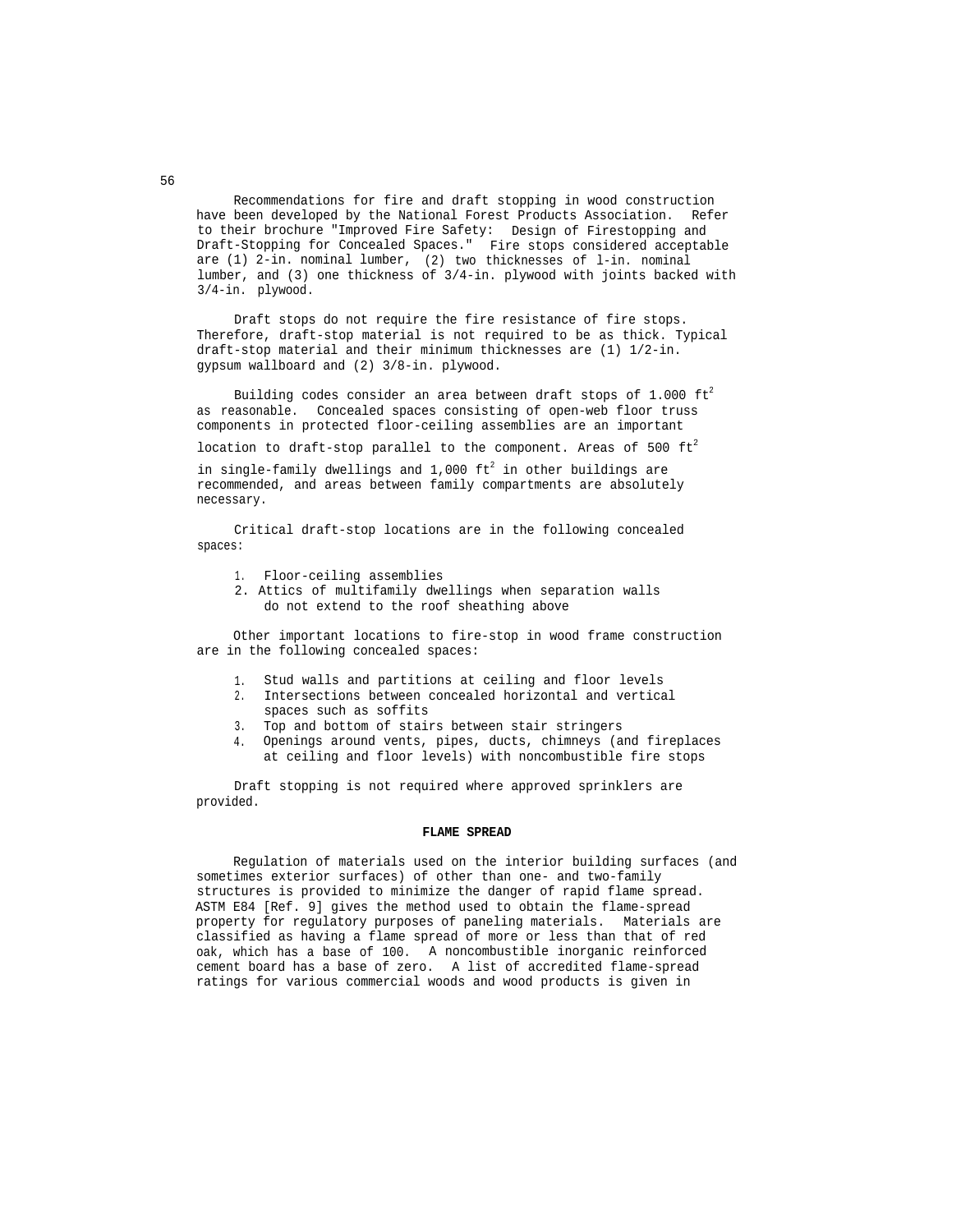Table 6. Note that most wood products have a fame-spread rate from 75 <sup>57</sup> to 250.

#### **FIRE-RETARDANT TREATMENTS**

It is possible to make wood highly resistant to the spread of fire by pressure impregnating it with an approved chemical formulation. Wood will char if exposed to fire or fire temperatures, even if it is treated with a fire-retardant solution, but the rate of its destruction and the transmission of heat can be retarded by chemicals. However, the most significant contribution of chemicals is reducing the spread of the fire. Wood that has absorbed adequate amounts of a fire-retardant solution will not support combustion or contribute fuel and will cease to burn as soon as the source of ignition is removed.

The two general methods of improving the resistance of wood to fire are (1) impregnation with an effective chemical and (2) coating the surface with a layer of noncombustible paint. The first method is more effective. For interiors or locations protected from the weather, impregnation treatments can be considered permanent and have considerable value in preventing ignition. These surface applications offer the principal means of increasing the fire-retardant properties of existing structures. However, these coatings may require periodic renewal if their effectiveness is to be maintained.

In the past, the only effective chemicals were water soluble, making fire-retardant treatments unadaptable to weather exposure. Impregnated fire retardants that are resistant to both high humidity and exterior exposures are becoming increasingly available on the market for treated lumber and plywood products, The chemicals are bound to the wood structure and cross linked to enhance their durability. The majority of these treatments are patented and trademarked.

retentions of fire-retardant salt preservatives such as Minalith, $^{2}$ Pyresote, and chromated zinc chloride (FR). each described in AWPA P10. Fire-retardant chemicals are injected into wood by the same pressure processes used in treatments to prevent decay. However, considerably heavier absorptions of preservatives are necessary for fire retardance than for protection from decay. Table 7 lists recommended

### **FIRE RETARDANTS**

Salts such as sodium tetraborate, diammonium phosphate, trisodium phosphate, diammonium sulfate, and salts of boric acid have been used as fire retardants for several years.

# 

2 The use of trade or firm names in this publication is for reader information and does not imply endorsement by the U.S. Department of Agriculture of any product or service.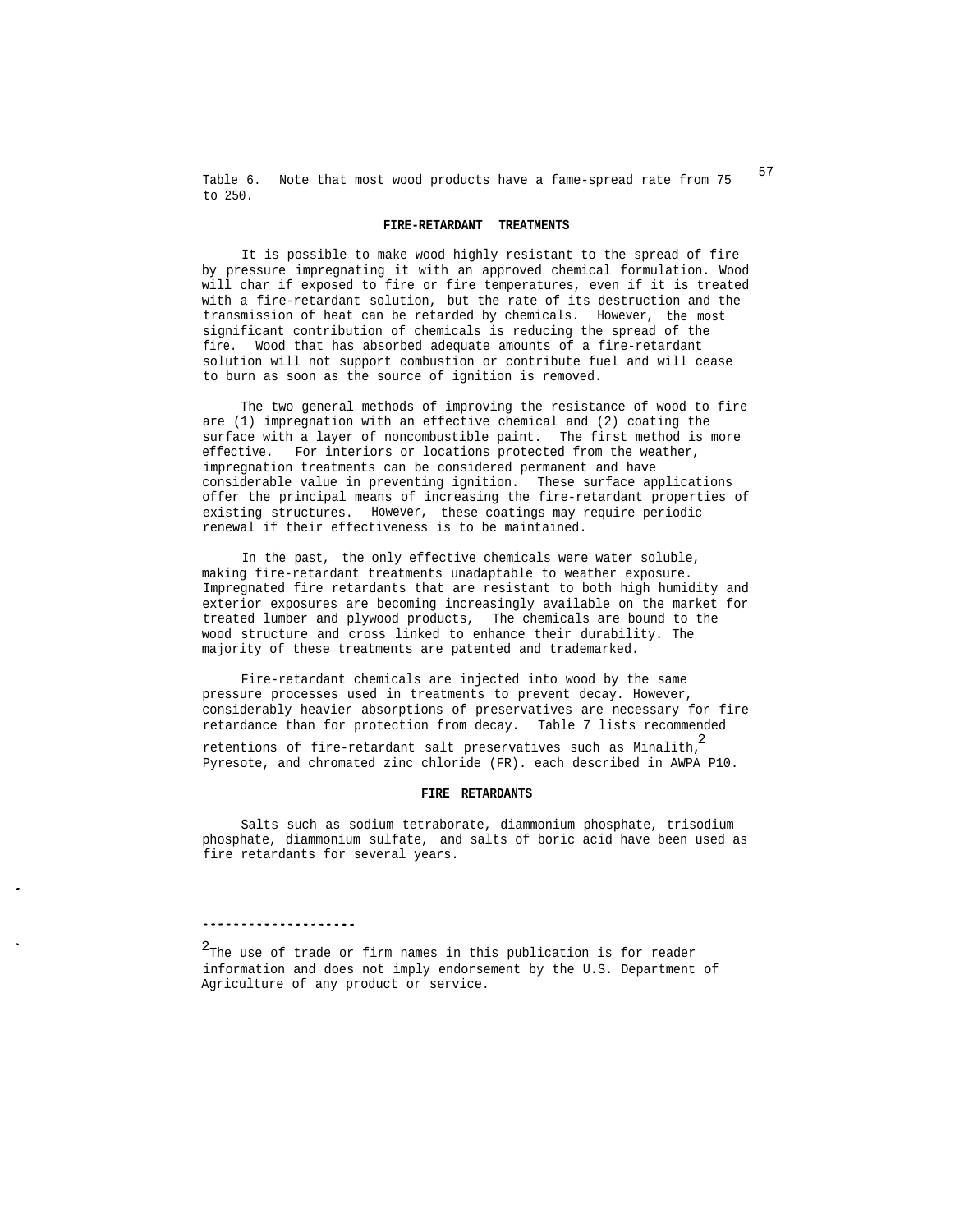Table 6–ASTM E 84 flame-spread classifications for wood and wood products.

|                                                            | Flame spread rate |
|------------------------------------------------------------|-------------------|
| Lumber, 1-in. nominal thickness                            |                   |
| Yellow birch                                               | 105 to 110        |
| Eastern redcedar (1/2 in.)                                 | 110               |
| Pacific Coast yellow cedar                                 | 78                |
| Western redcedar                                           | 73.70             |
| Cottonwood                                                 | 115               |
| Cypress                                                    | 145 to 150        |
| Douglas fir                                                | 70 to 100         |
| Douglas fir $(1/2$ in.)                                    | 100               |
| Red gum                                                    |                   |
| West Coast hemlock                                         | 140 to 155        |
| Maple flooring                                             | 60 to 75          |
| Red or white oak                                           | 104               |
|                                                            | 100               |
| White pine                                                 | 73                |
| Eastern white pine                                         | 85                |
| Idaho white pine                                           | 72                |
| Lodgepole pine                                             | 93                |
| Northern white pine                                        | 120 to 215        |
| Ponderosa pine                                             | 105 to 230        |
| Ponderosa pine (1/2 in.)                                   | 105 to 200        |
| Red pine                                                   | 142               |
| Southern yellow pine                                       | 130 to 195        |
| Southern yellow pine (1/2 in.)                             | 130 to 190        |
| Western white pine                                         | 75                |
| Poplar                                                     | 170 to 185        |
| Redwood                                                    | 70                |
| Redwood (3/8 nominal)                                      | 95                |
| Redwood $(1/2$ in.)                                        | 70 to 95          |
| Northern spruce                                            | 65                |
| Western spruce                                             | 100               |
| White spruce                                               | 65                |
| Spruce $(1/2$ in.)                                         | 75 to 110         |
| Teak                                                       | 76                |
| Walnut                                                     | 130 to 140        |
| Composite products                                         |                   |
| Fiberboard, $16 \text{ lb/ft}^3$ , $1/2$ in.               | 200 to 350        |
| Fiberboard, 18 lb/ft <sup>3</sup> , 1/2 in.                | 54                |
| Flakeboard, 42-47 lb/ft <sup>3</sup> , 1/2 in., four types | 71,127,147,189    |
| Flakeboard, red oak, 40 lb/ft <sup>3</sup> , 1-1/16 in.    | 108               |
| Hardboard, 60 $1b/ft^3$ , $1/4$ in.                        | 130 to 200        |
| Hardboard, 60 $1b/ft^3$ , 0.2 in.                          | 153               |
| Particleboard, phenolic or urea binder, 3/8-3/4 in.        | 145 to 200        |
| Plywood, phenolic or urea glue, 3/8 in. or thicker         | 75 to 200         |
| Plywood, 0.1 in.                                           | 228               |
| Plywood, 0.2 in.                                           | 205               |
| Plywood, lauan, three-ply, 11/64 in.                       | 167               |
| Plywood, lauan, three-ply, 3/16 in.                        | 69 to 271         |
| Plywood, lauan, three-ply, urea glue, 1/4 in.              |                   |
| Plywood, Douglas fir, 1/4 in.                              | 110               |
|                                                            | 118               |
| Plywood, redwood, 5/8 in.                                  | 75                |
| Plywood, redwood, 3/8 in.                                  | 95                |
| Plywood, walnut, 3/4 in.                                   | 130               |
| Plywood, western species, 1-1/8 in.                        | 56                |

58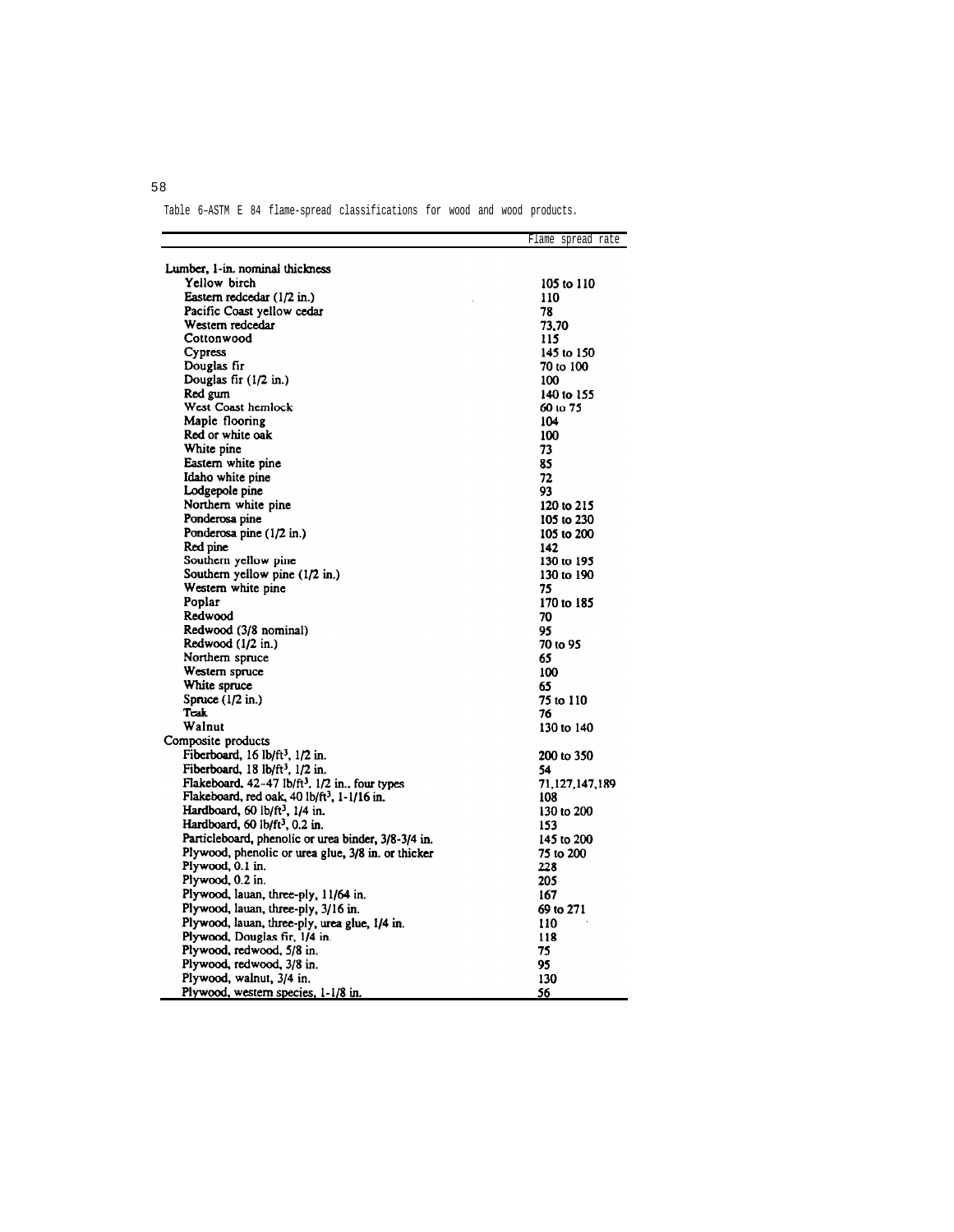Moderate High fire Lumber thickness fire retardance retardance (in.)  $(lb/ft^3)$   $(lb/ft^3)$  $5.0$  $\leq$  $2.5$  $\overline{>}2$  to 4  $2.0$  $4.0$ 1.75  $3.5$  $>4$  to  $6$  $>6$  to  $8$  $3.0$  $1.5$  $>8$  to  $12$ 1.25  $2.5$  $>12$  to 16  $.0.75$  $1.5$  $1.0$  $0.5$  $>16$ 

Table 7--Recommended minimum retention of fire-retardant salts

Many fire-retardant salt treatments are very hygroscopic. Accordingly, most formulations are not recommended for use where relative humidity is more than 80 percent. Recently, fire-retardant resin treatments have been developed that largely overcome hygroscopic and corrosion problems, but because they are proprietary, little is known of their nature.

Several studies have investigated the relationships between strength properties and fire-retardant salt treatments. The NDS [Ref. 7] recommends procedures for assigning design values for lumber pressure impregnated with fire-retardant chemicals, including both sampling and testing procedures. It also recommends procedures for qualifying fire-retardant-treated lumber and the requirements for identifying qualifying materials.

Fire-retardant treatments or coatings are used to obtain wood products with flame-spread ratings less than 75. Treated products with a special UL designation FR-5 have a flame-spread classification of not more than 25 in an extended 30-min ASTM E85 test, and no evidence of significant progressive combustion was indicated. Flame-spread ratings for other proprietary products are listed by UL.